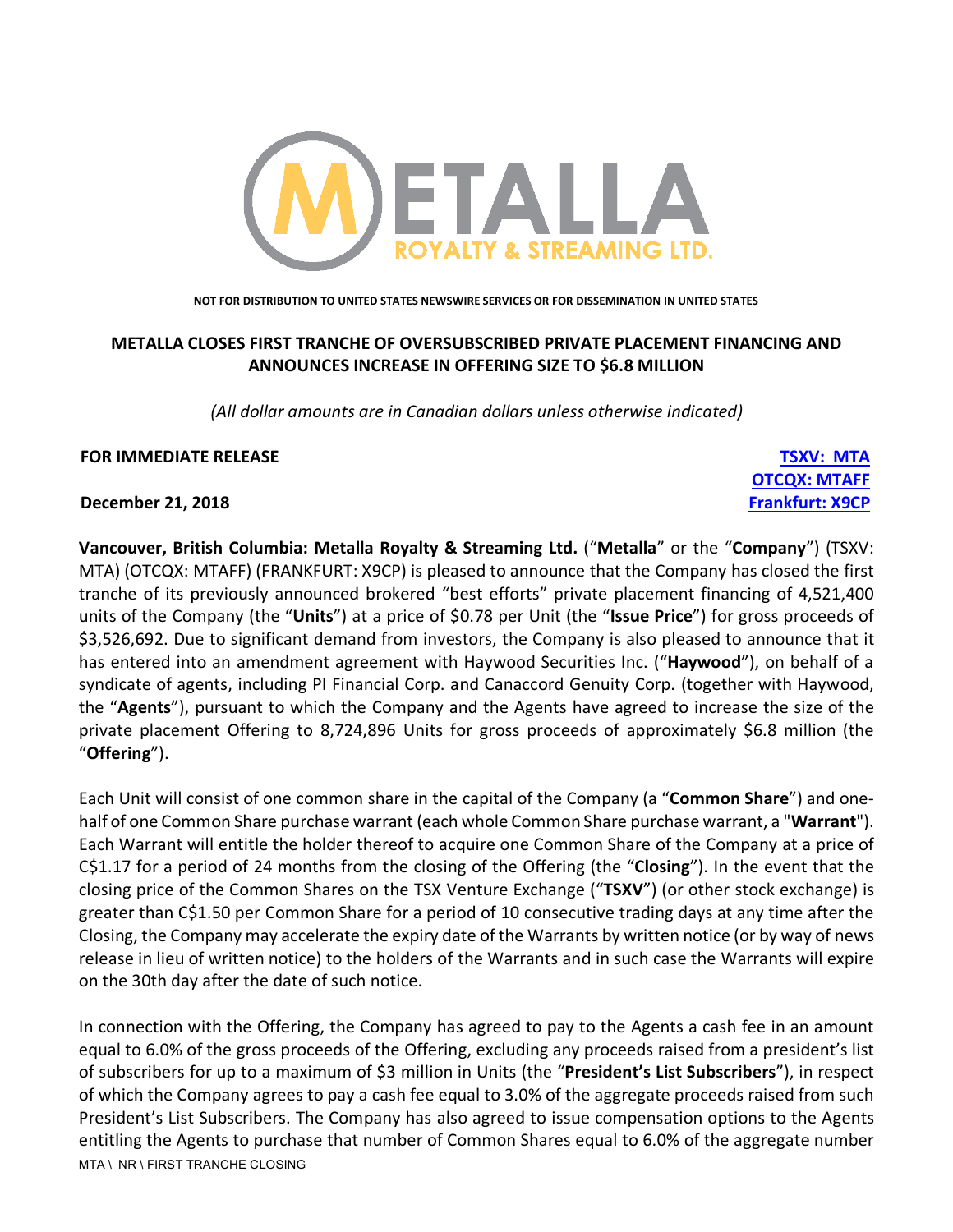of Units issued under the Offering with an exercise price per Common Share that is equal to the Issue Price until the date that is 24 months after the Closing (other than with respect to President's List Subscribers, for which the number of compensation options issuable shall be reduced to 3.0%).

The second tranche of the Offering for additional gross proceeds of approximately \$3.3 million is expected to close on or about January 4, 2019 and is subject to the receipt of any necessary regulatory approvals including the approval of the TSXV. The securities issued in the first tranche of the Offering are subject to a four-month hold period under applicable securities laws in Canada expiring on April 22, 2019.

Net proceeds from the Offering will be used to finance the royalty transaction as announced on December 11, 2018, and for other royalty and stream acquisitions.

The securities issued or to be issued pursuant to the Offering have not been, and will not be, registered under the U.S. Securities Act of 1933, as amended (the "**U.S. Securities Act**"), or any U.S. state securities laws, and may not be offered or sold to, or for the account or benefit of, persons in the United States or U.S. persons (as such terms are defined in Regulation S promulgated under the U.S. Securities Act), absent registration or any applicable exemption from the registration requirements of the U.S. Securities Act and applicable U.S. state securities laws. This news release shall not constitute an offer to sell or the solicitation of an offer to buy securities to, or for the account or benefit of, persons in the United States or U.S. persons, nor shall there be any sale of these securities in any jurisdiction in which such offer, solicitation or sale would be unlawful.

# **ABOUT METALLA**

Metalla is a precious metals royalty and streaming company. Metalla provides shareholders with leveraged precious metal exposure through a diversified and growing portfolio of royalties and streams. Our strong foundation of current and future cash-generating asset base, combined with an experienced team gives Metalla a path to become one of the leading gold and silver companies for the next commodities cycle.

For further information, please visit our website at www.metallaroyalty.com

# **ON BEHALF OF METALLA ROYALTY & STREAMING LTD.**

(signed) "Brett Heath"

President and CEO

# **CONTACT INFORMATION**

# **Metalla Royalty & Streaming Ltd.**

MTA \ NR \ FIRST TRANCHE CLOSING Brett Heath, President & CEO Phone: 604-696-0741 Email: info@metallaroyalty.com